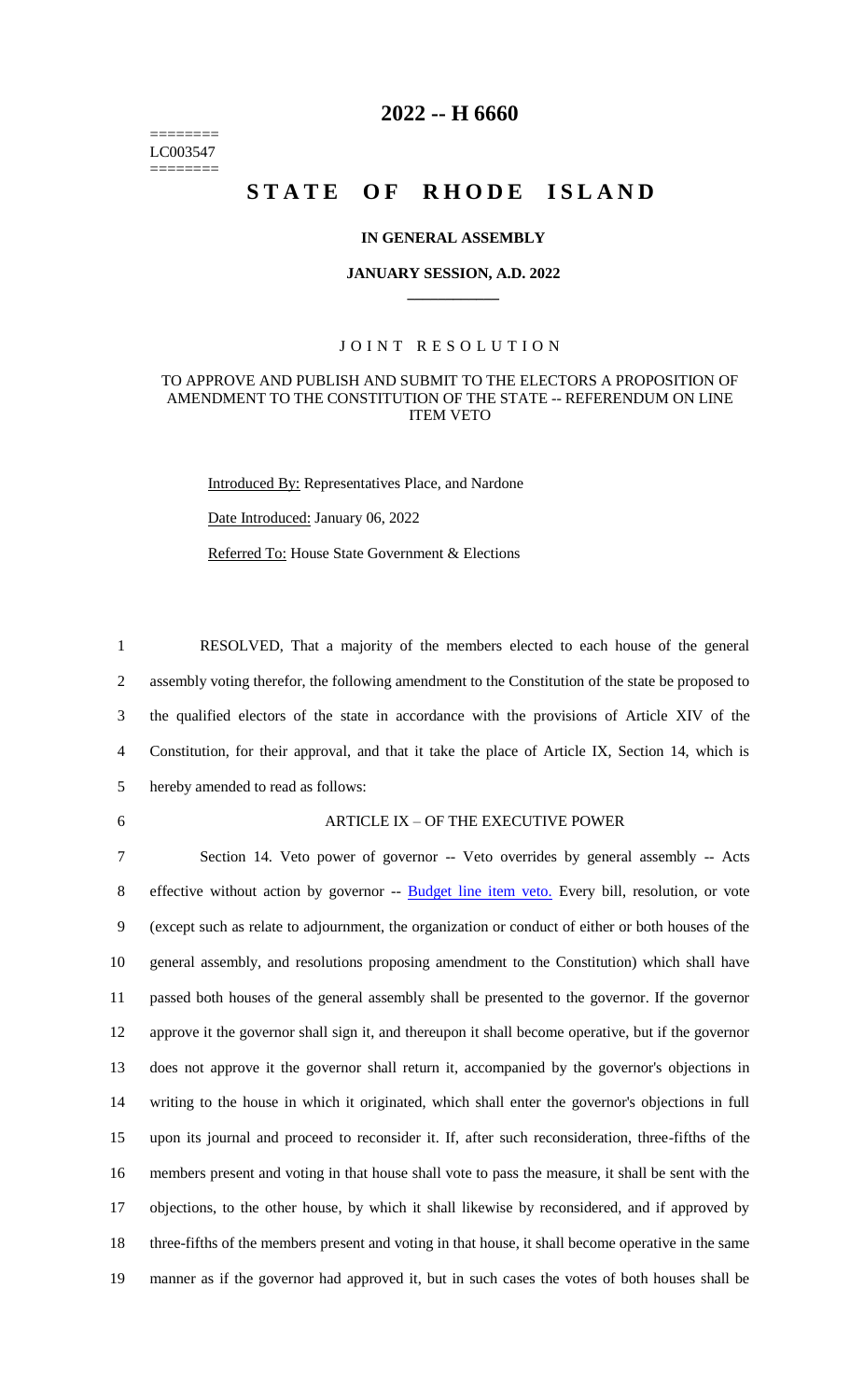determined by ayes and nays and the names of the members voting for and against the measure shall be entered upon the journal of each house, respectively. If the measure shall not be returned by the governor within six days (Sundays excepted) after it shall have been presented to the governor the same shall become operative unless the general assembly, by adjournment, prevents its return, in which case it shall become operative unless transmitted by the governor to the secretary of state, with the governor's disapproval in writing within ten days after such adjournment.

 The governor may reduce or veto any item of appropriation in a bill presented to the governor. Portions of the bill not reduced or vetoed shall become law. An item vetoed or reduced 10 shall be returned to the house in which it originated and may be restored to its original amount 11 and become law in the same manner as a veto override. If a reduced item is not so restored, it

12 shall become law in the reduced amount.

# RESOLVED, That this amendment shall take, in the Constitution of the state, the place of 14 Section 14 of Article IX of the Constitution:

It is further

 RESOLVED, That the said proposition of amendment shall be submitted to the electors for their approval or rejection at the next statewide general election. The voting places in the several cities and towns shall be kept open during the hours required by law for voting therein for general officers of the state; and be it further

- RESOLVED, That the secretary of state shall cause the said proposition of amendment to be published as a part of this resolution in the newspapers of the state prior to the date of the said meetings of the said electors; and the said proposition shall be inserted in the warrants or notices to be issued previous to said meetings of the electors for the purpose of warning the town, ward, or district meetings, and said proposition shall be read by the town, ward, or district meetings to be held as aforesaid; it further
- RESOLVED, That the town, ward, and district meetings to be held aforesaid shall be warned, and the list of voters shall be canvassed and made up, and the said town, ward, and district meetings shall be conducted in the same manner as now provided by law for the town, ward, and district meetings for the election of general officers of the state.

======== LC003547 ========